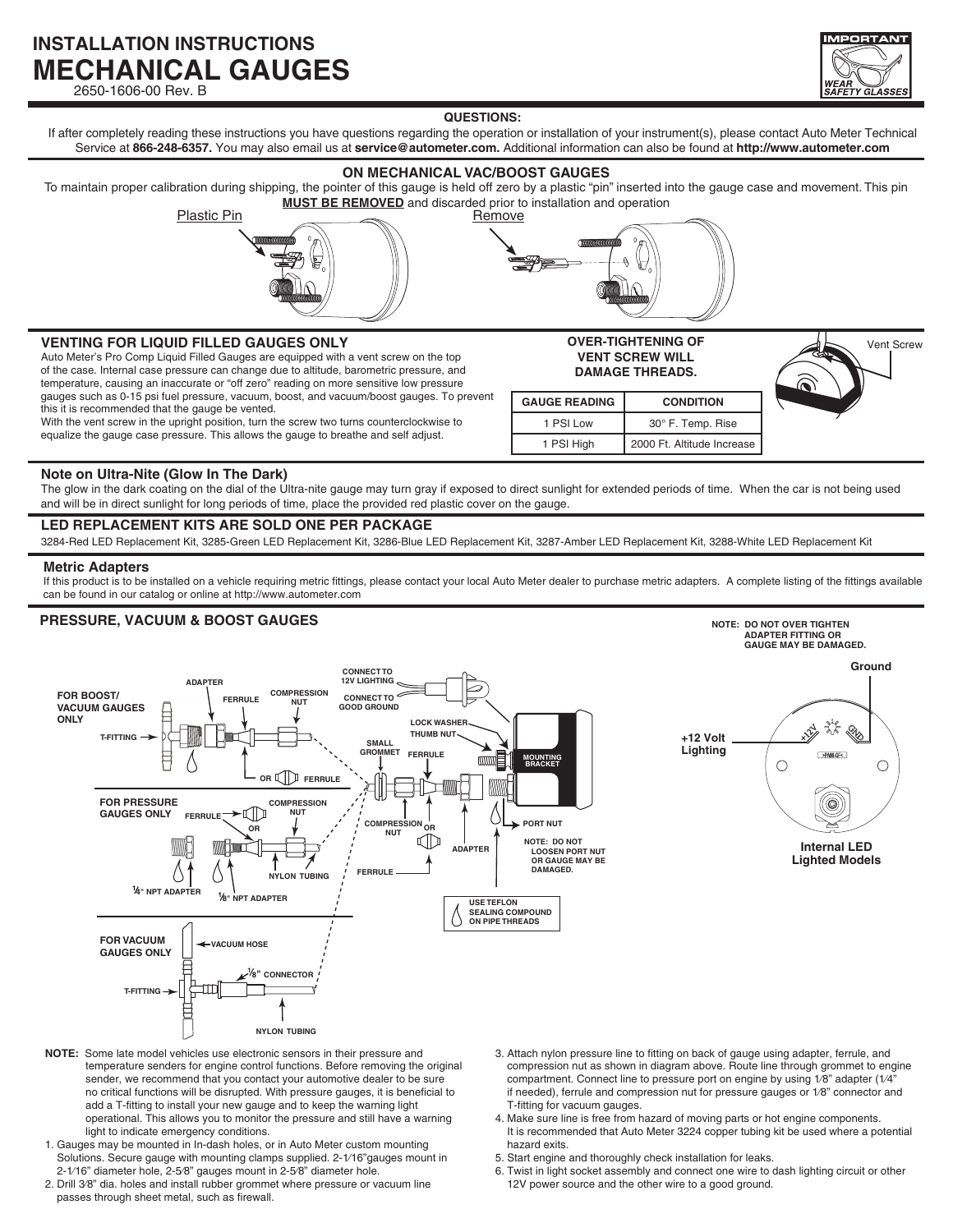

**NOTE:** Some late model vehicles use electronic sensors in their pressure and temperature senders for engine control functions. Before removing the original sender, we recommend that you contact your automotive dealer to be sure no critical functions will be disrupted.

1. Gauge may be mounted in-dash or in the Auto Meter custom mounting solutions. Secure gauge with mounting clamps supplied. 2-1⁄16" gauges mount in 2-1⁄16" diameter hole, 2-5⁄8" gauges mount in 2-5⁄8" diameter hole.

**CAUTION:** DO NOT make severe bends in the capillary tubing. It may break internally, thus, voiding the warranty. DO NOT remove capillary tubing from gauge.

- 2. Cut a 7⁄8" dia. hole in firewall. Place grommet on capillary tubing. A slit must be made in the grommet to accomplish this. Route sensing bulb through firewall and secure grommet in the 7⁄8" hole.
- 3. Insert and tighten mounting nut in the 1/2" NPT port on engine. (For engines with a 3/8" NPT port use Auto Meter adapter # 2263). Insert temperature sensing bulb in the mounting nut and carefully tighten sealing nut, while holding mounting nut. The Oil Temperature gauge usually requires drilling a hole and welding the Auto Meter # 2261 steel weld fitting in the oil pan. Be sure to check for adequate internal clearances for the temperature sensing bulb. Install temperature sensing bulb as described above.
- 4. Make sure gauge tubing is free from hazard of moving parts or hot engine components.
- 5. Start engine and thoroughly inspect installation for any leaks.
- 6. Twist in light socket assembly and connect one wire to dash lighting circuit or other 12V power source and the other wire to a good ground.



- Secure two 1/8"-27 NPTF x #4 SAE 37° flare connectors to the 1/8"-27 NPTF tee as shown in the installation above.<br>**NOTE:** The connector flare (3)
	- *NOTE: The connector flare (37˚) must be compatible with the ends on the stainless steel braided tubing. Auto Meter braided stainless steel tubing no. 3227 and 3228 include #4 SAE 37˚ flare female swivel ends.*
- 2. Drill 3⁄8" dia. hole and install rubber grommet where pressure line passes through firewall into engine compartment.
- 3. Secure two 1⁄8"-27 NPT female x SAE 37˚ male flare connectors to the check valve as shown above. Secure the check valve and connector assembly to one end of a length of braided stainless steel tubing.<br>**NOTE:** The arrow on the cl
- *NOTE: The arrow on the check valve must be pointing toward the gauge as shown in the diagram above.*
- 4. Secure the opposite end of the tubing and check valve assembly to the tee on the back of the gauge. Route the pressure line through the firewall into the engine

compartment. Connect another length of braided stainless steel tubing between the check valve and the blower outlet port. *NOTE: Keep line clear of moving parts or hot engine components.*

- 5. Secure a 1⁄8"-27 NPTF female x SAE male flare connector to the bleed valve.
- 6. Using the nut and lock washer provided, secure the bleed valve and connector assembly in-dash or wherever it is convenient for the driver.
- 7. Connect length of braided stainless steel tubing between the tee on back of gauge and the bleed valve.
- 8. Start engine and thoroughly check for any leaks. When engine is shut off, gauge should not leak down until bleed valve is pushed. If gauge leaks, check and tighten all connections.
- 9. Connect the WHITE light wire to dash lighting circuit or other 12V source. Connect the BLACK light wire to a good engine ground. (which applicable)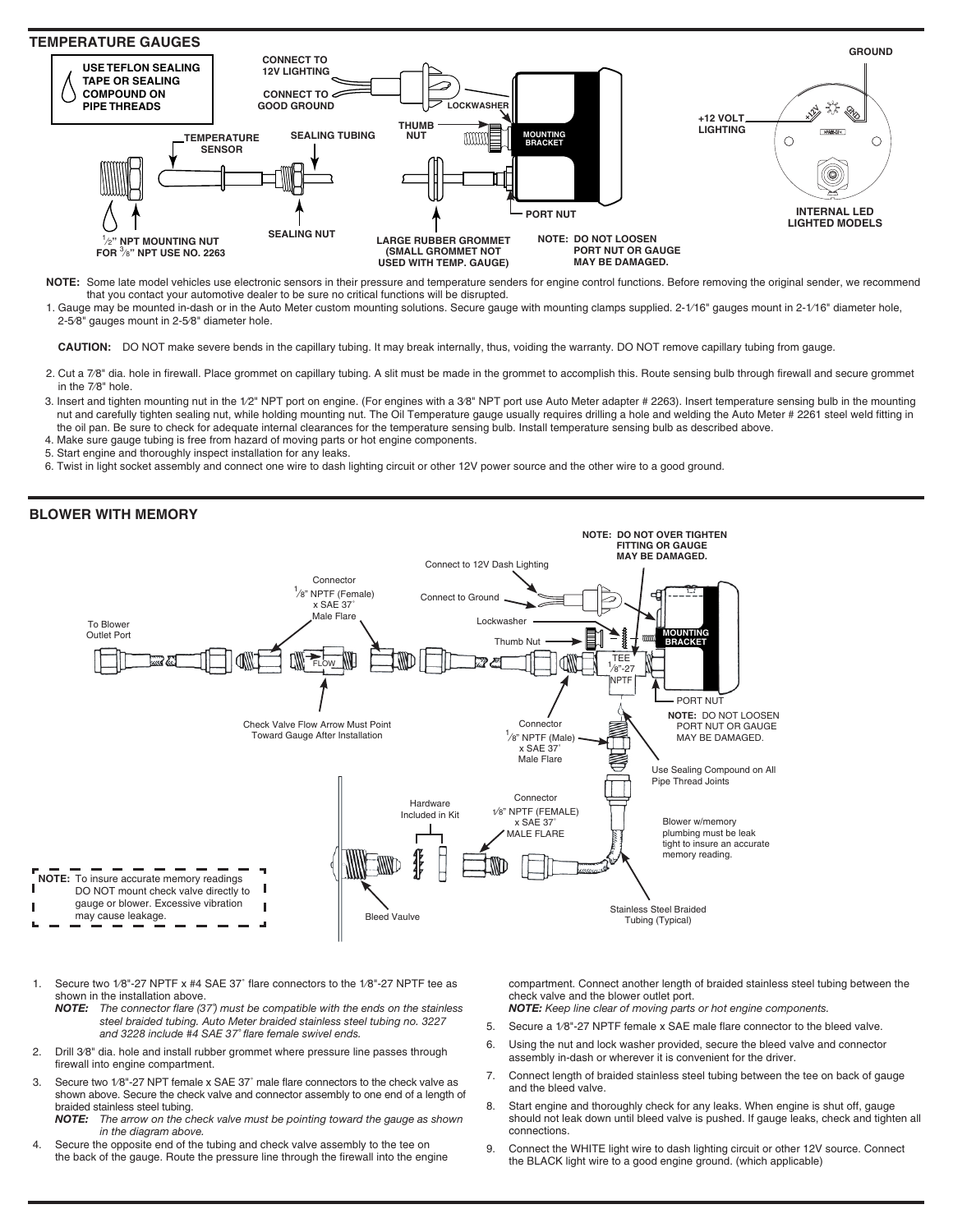

# **NITROUS PRESSURE GAUGES**

- WARNING: Use Teflon tape or sealant only where indicated. Do not use oil on threads.<br>WARNING: This gauge is supplied with a special restrictor fitting that. Must be installed **WARNING:** This gauge is supplied with a special restrictor fitting that. Must be installed on the braided line leading to the nitrous gauge. **WARNING:** USE ONLY -4AN high pressure stainless steel braided line when installing this gauge. All fittings must have a minimum working pressure of 2000 psi. 1. **If you are not familiar with nitrous oxide systems and their installations do not install this gauge. Have a qualified mechanic install it for you.** 2. Determine where the nitrous gauge will be mounted and the source of the pressure (bottle outlet or nitrous solenoid inlet fitting). Then determine the length of steel braided line required. (Auto Meter offers three -4AN stainless steel braided line kits: Model #3227- 3 feet, Model #3228- 6 feet, Model #3229- 4 feet)
- 3. Secure the -4AN stainless steel braided line to the back of the gauge as shown in the illustration.
- 4. Install gauge in appropriately sized dashboard hole or use under dash panels. Secure gauge with the mounting bracket provided. NOTE: If alternate gauge mounting is used other than in-dash or under dash, mounting provisions may have to be determined by the installer.
- 5. **Make sure the nitrous bottle valve is closed.**
- 6. Secure an in-line gauge adapter (eg. NOS part #16770 or #16771) in a vice. Install the special restrictor fitting (supplied with gauge) in the in-line gauge adapter. Do not over tighten as this may result in stripped threads or a broken fitting.
- 7. Remove the main nitrous feed line from the bottle or the nitrous solenoid. Install the in-line gauge adapter with the special restrictor fitting either on the nitrous bottle or nitrous solenoid. Re-install the main nitrous feed line. Install the braided line from the nitrous gauge to the restrictor fitting. 8. Open the nitrous bottle valve.

**NOTE:** Test all fittings and hoses for any leakage. If any leaks are detected, determine the cause of the leak and repair. Do not operate vehicle if any leaks are detected.